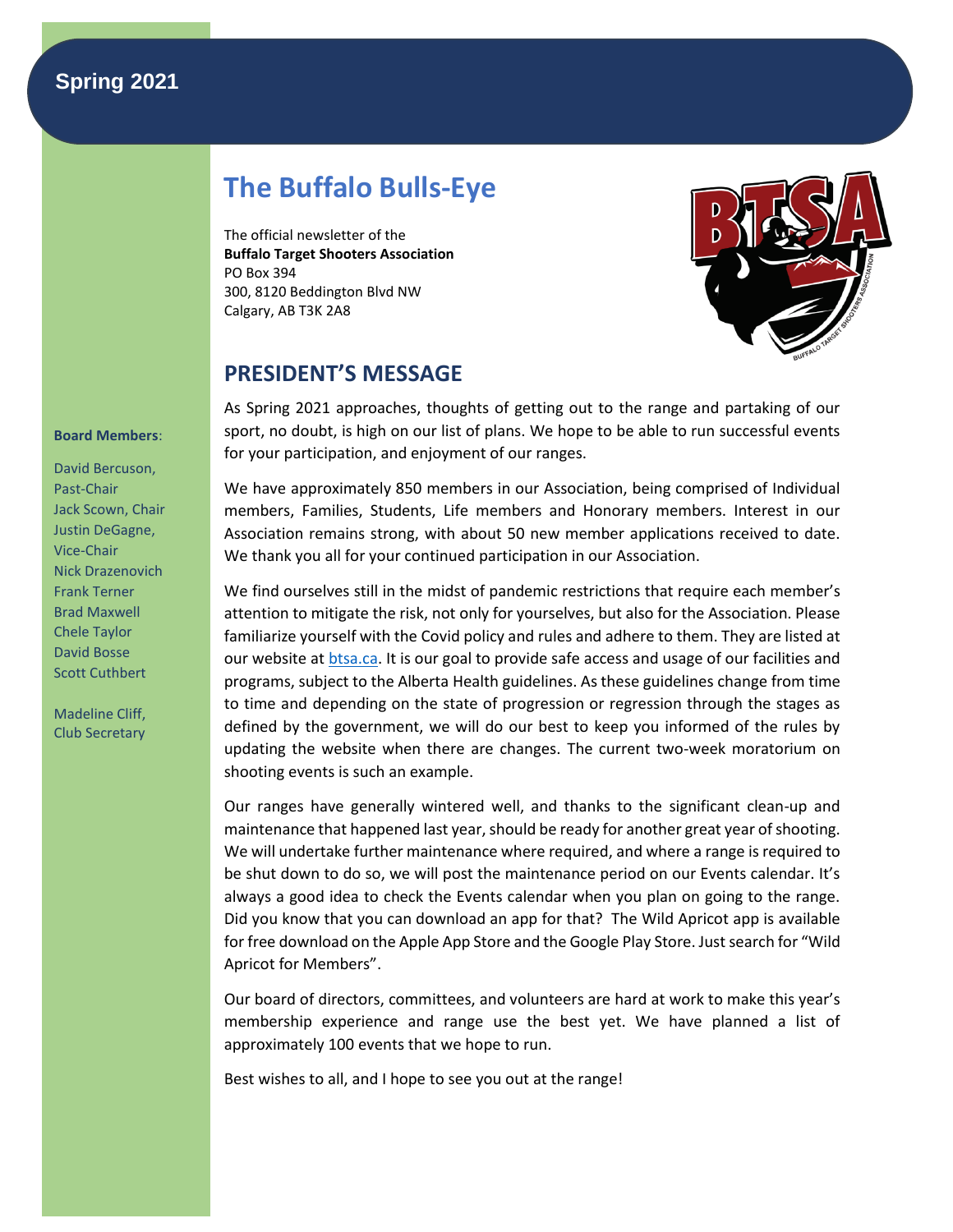### **COMMITTEE REPORTS**

#### **COMMUNICATIONS**

The communications committee would like to thank all the members who made submissions to the Logo competition. We were overwhelmed with not only the interest in this process but also the quality of the ideas submitted. Presenting the top 3 winners;

**3 rd Place to John Osbourne (\$50 gift certificate to 911 Supply)**



**Runner Up – Chris Orton (\$100 gift certificate to 911 Supply)**



**The Winner – Kevin Johnston (\$250 gift certificate to 911 Supply)**

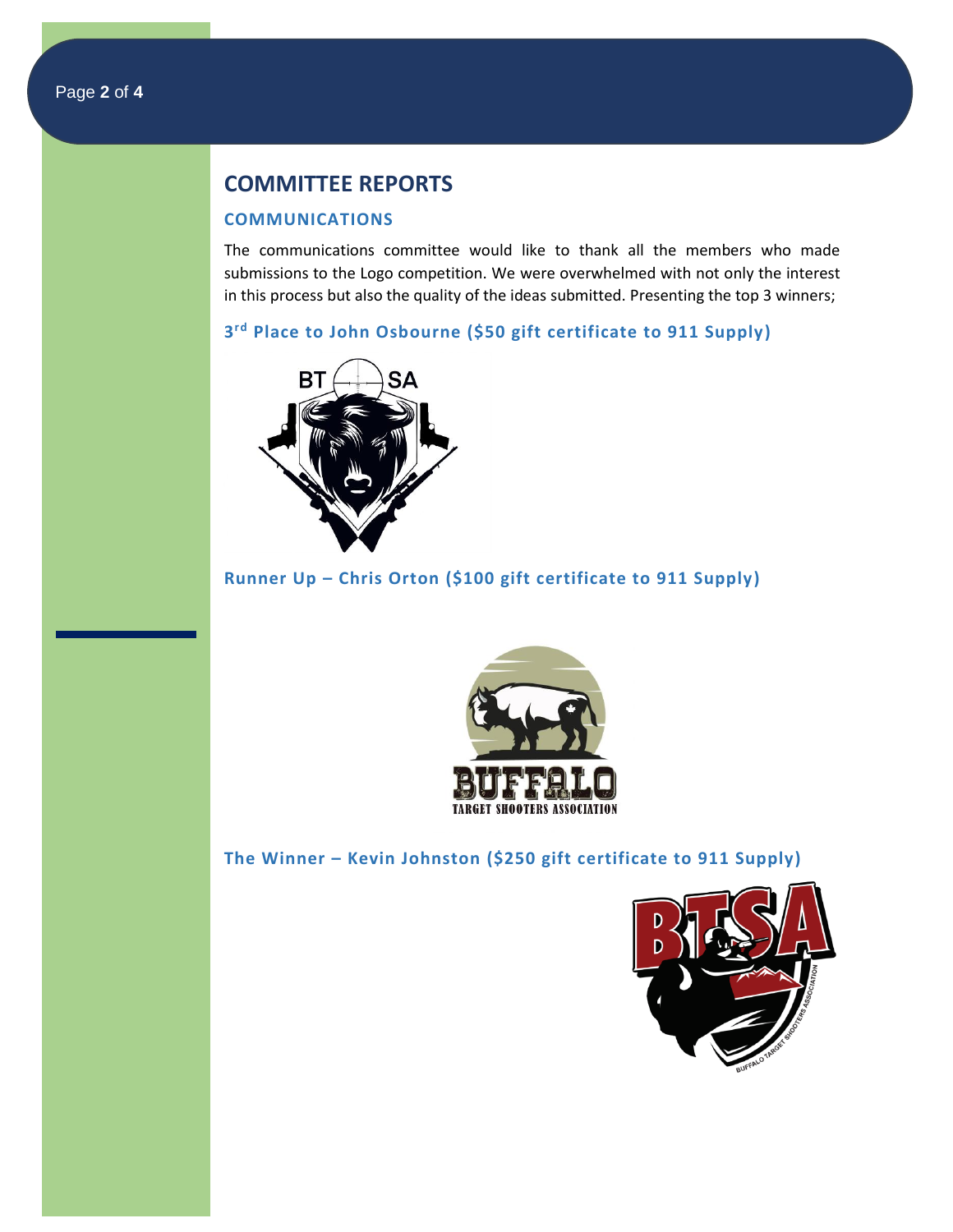### **ADMINISTRATION**

Please be advised, until notified otherwise, Members may ONLY bring guests to the range if they meet one of the following criteria;

- They are a member of your household and within your direct cohort, or
- They have the required license (PAL or RPAL) for the firearm they will be using. This negates the need for anyone to be within arms' reach of an unlicensed shooter.

If guests are not within your immediate cohort, 2m distance must be always maintained.

#### **RANGE ACCESS AND MAINTENANCE**

We are just finalizing our plans for a range cleanup day, hopefully in May but as Covid restrictions allow. We will continue to assess AHS restrictions and how they may apply to this event, and then send out a detailed bulletin with a few weeks' notice.

We are looking for volunteers with skills, tools generators or are simply able to help with cleaning up the ranges and surrounding areas and sheds. We plan to assemble three additional picnic tables and build 6 new safe tables. We also plan to work on some cleanup within the clubhouse, work on the drywall around the windows and apply a first coat of paint.

Additionally, as of May 1 we will be adding another toilet by the club house and an additional handicapped toilet by the garages up by 50 E/W.

The old target shed on the 50E has been repurposed to store some event equipment. All the targets and stands that were in there have now been moved to the west garage or put on the ranges. You will find the shed locked now.

Volunteers are encouraged to send an e-mail to express their availability to [range@btsa.ca](mailto:range@btsa.ca)

#### **USPSA**

USPSA is an action shooting organization that blends safety, quality, accuracy and speed through multiple, unique courses of fire. USPSA matches will run through the course of the season on weekends, with each day (Saturday/Sunday) being individual matches. These are Level 1 matches, and will consist of USPSA classifiers stages so competitors can get their official USPSA classification in desired divisions.

Cost will be \$20 per match, registration will be via Practiscore. Dates and additional information can be found on the BTSA calendar as well as BTSA's club on Practiscore. Note that Black Badge certification will be required to shoot these matches.